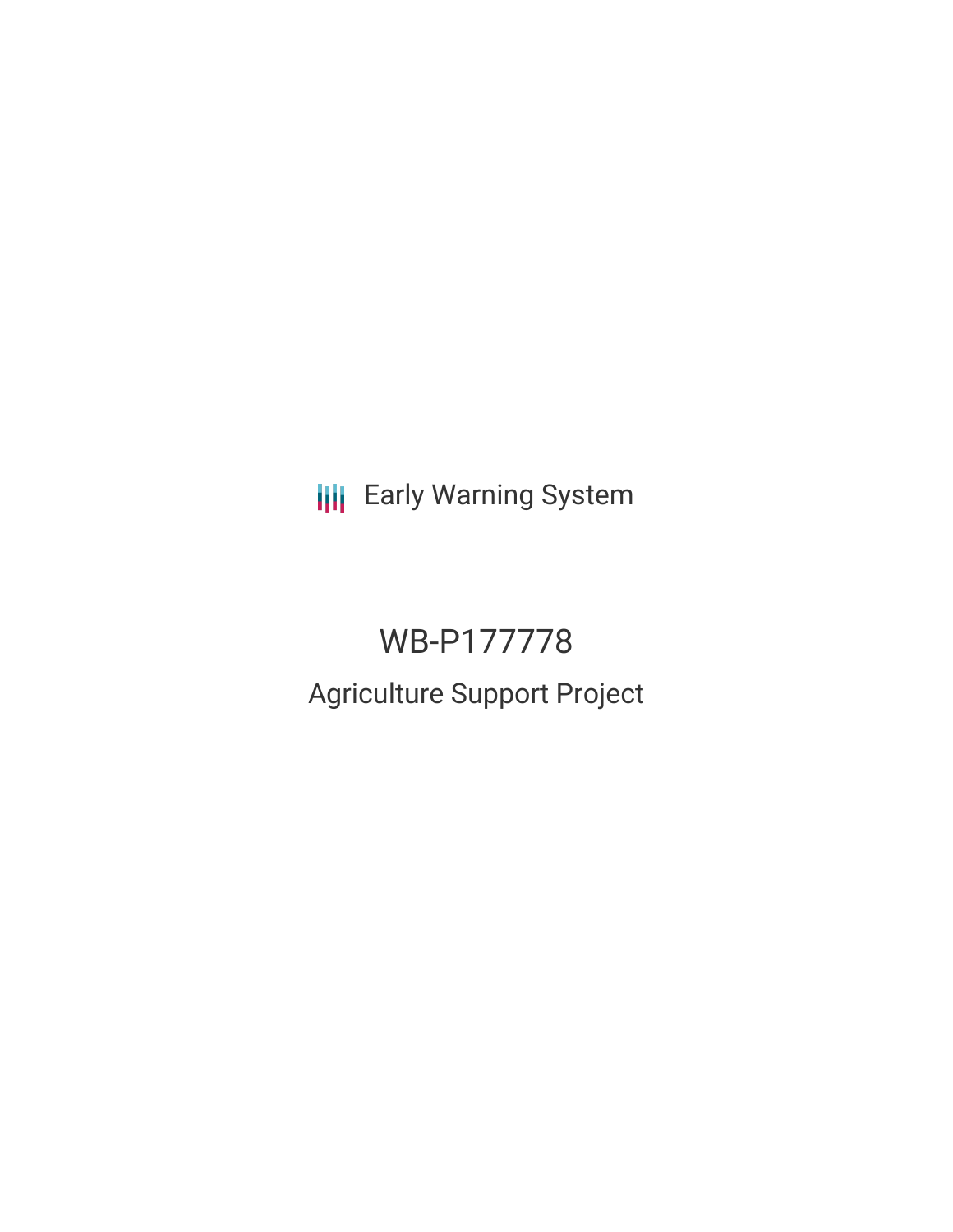

### **Quick Facts**

| <b>Countries</b>               | Ukraine                                           |
|--------------------------------|---------------------------------------------------|
| <b>Financial Institutions</b>  | World Bank (WB)                                   |
| <b>Status</b>                  | Proposed                                          |
| <b>Bank Risk Rating</b>        | U                                                 |
| <b>Borrower</b>                | Government of Ukraine                             |
| <b>Sectors</b>                 | Agriculture and Forestry, Climate and Environment |
| <b>Investment Amount (USD)</b> | $$400.00$ million                                 |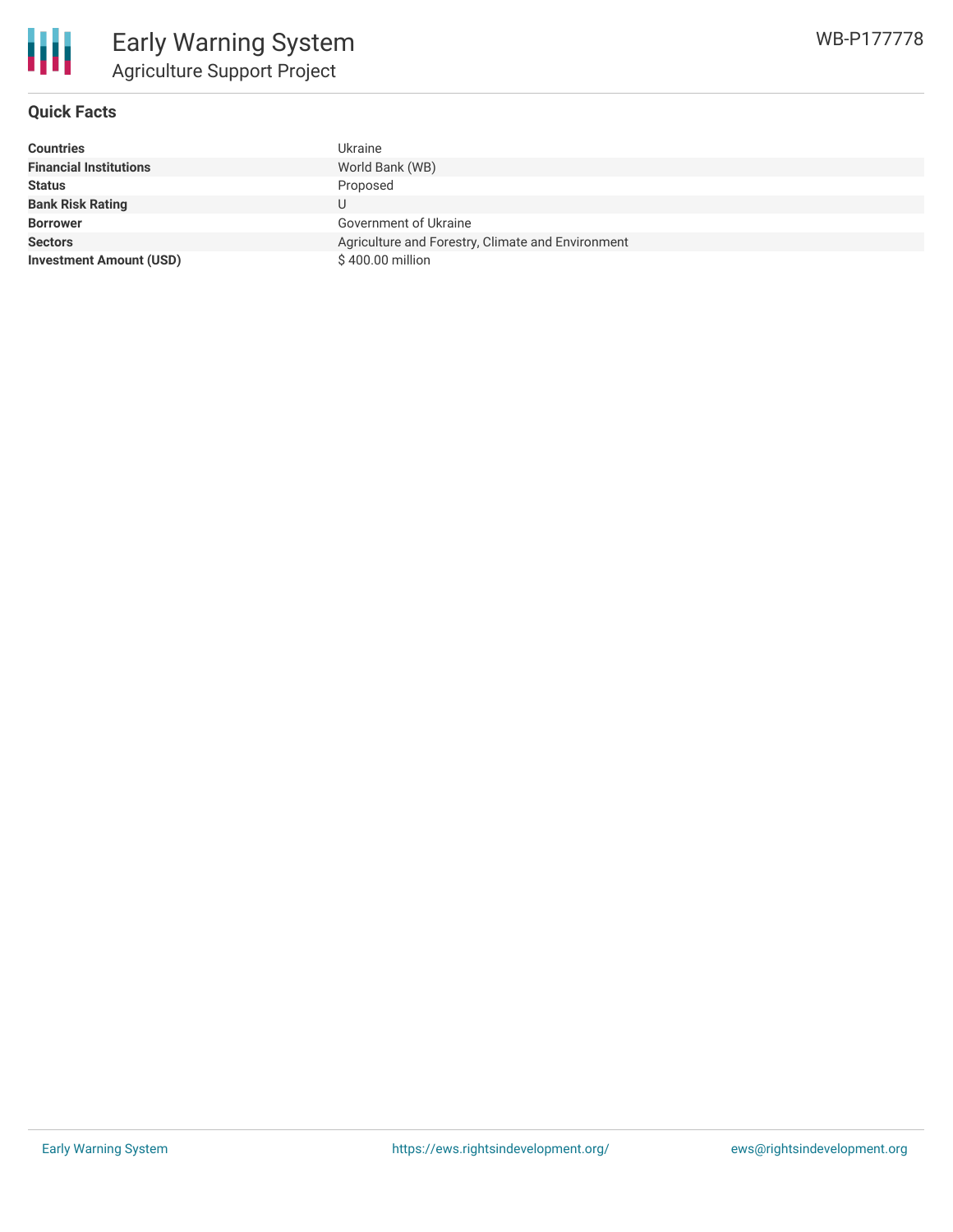

## **Project Description**

According to the bank website, the objective of this project is to create foundations for more climate resilient and inclusive agricultural development in Ukraine.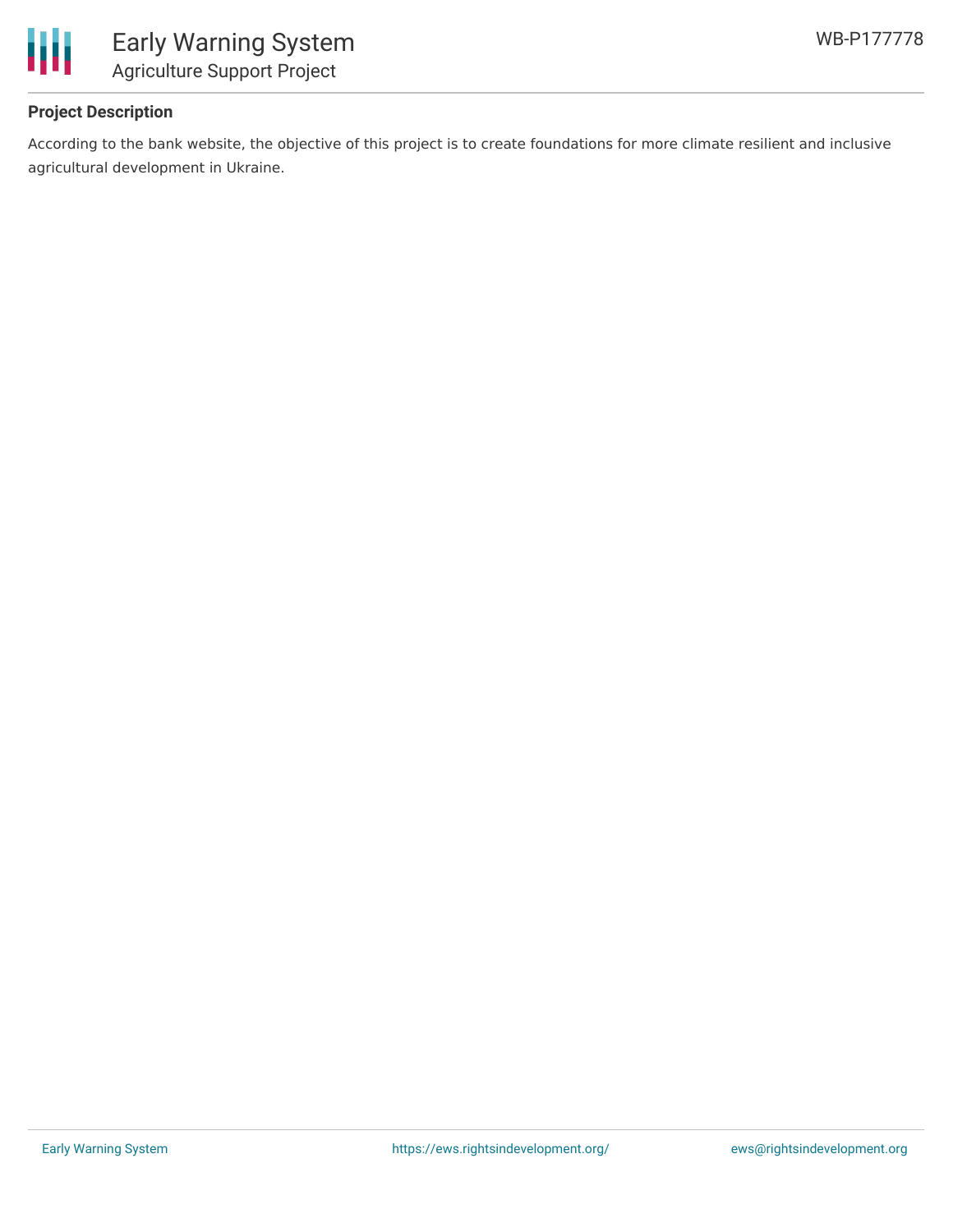

#### **Investment Description**

World Bank (WB)

Investment type not available on website at the time of the snapshot